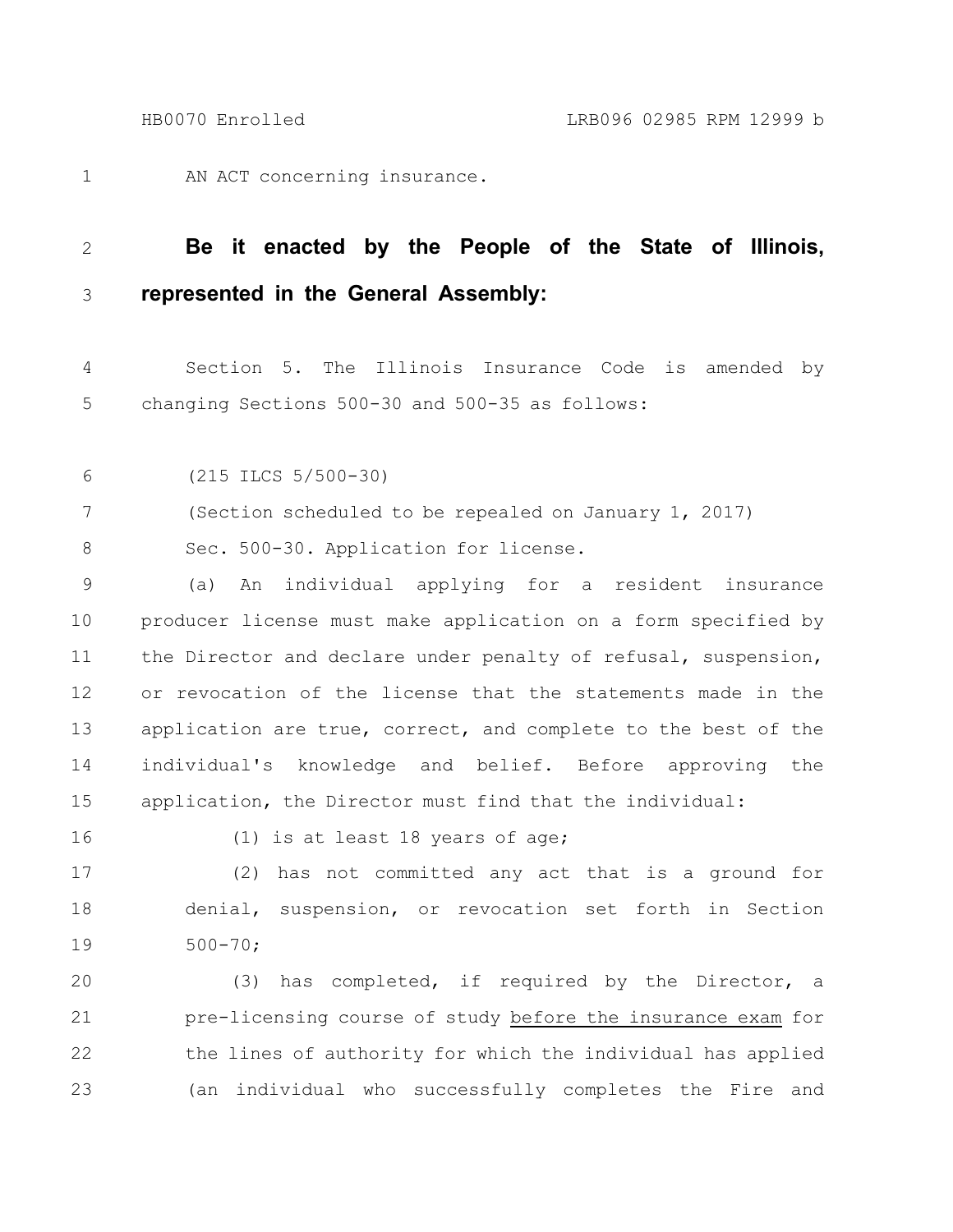- Casualty pre-licensing courses also meets the requirements
- for Personal Lines-Property and Casualty); 2
- 3

4

5

1

(4) has paid the fees set forth in Section 500-135; and (5) has successfully passed the examinations for the lines of authority for which the person has applied.

(b) A pre-licensing course of study for each class of insurance for which an insurance producer license is requested must be established in accordance with rules prescribed by the Director and must consist of the following minimum hours: 6 7 8 9

| 10 | Class of Insurance                            | Number of              |
|----|-----------------------------------------------|------------------------|
| 11 |                                               | Hours                  |
| 12 | Life (Class $1$ (a))                          | $20 \frac{15.0}{150}$  |
| 13 | Accident and Health (Class $1(b)$ or $2(a)$ ) | $20 \frac{15.0}{150}$  |
| 14 | Fire (Class 3)                                | $20 \frac{15.0}{150}$  |
| 15 | Casualty (Class 2)                            | $20 \frac{15.0}{1500}$ |
| 16 | Personal Lines-Property Casualty              | $20 \frac{15.0}{150}$  |
| 17 | Motor Vehicle (Class $2(b)$ or $3(e)$ )       | $12.5 + 5$             |

7.5 hours of each pre-licensing course must be completed in a classroom setting, except Motor Vehicle, which would require 5 hours in a classroom setting. 18 19 20

Rulemaking authority to implement this amendatory Act of the 96th General Assembly, if any, is conditioned on the rules being adopted in accordance with all provisions of the Illinois Administrative Procedure Act and all rules and procedures of the Joint Committee on Administrative Rules; any purported rule not so adopted, for whatever reason, is unauthorized. 21 22 23 24 25 26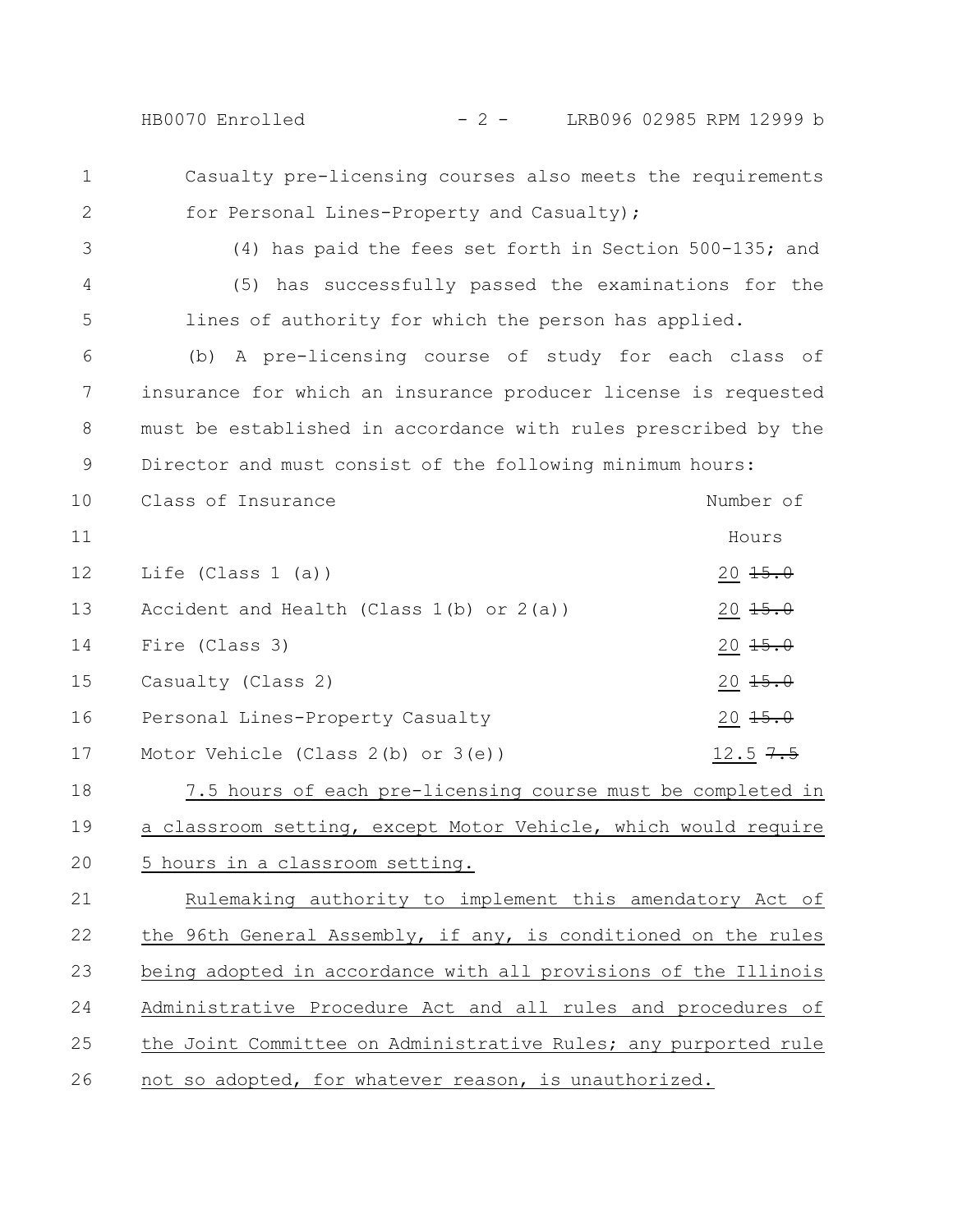HB0070 Enrolled  $- 3 -$  LRB096 02985 RPM 12999 b

(c) A business entity acting as an insurance producer must obtain an insurance producer license. Application must be made using the Uniform Business Entity Application. Before approving the application, the Director must find that: 1 2 3 4

5

6

(1) the business entity has paid the fees set forth in Section 500-135; and

(2) the business entity has designated a licensed producer responsible for the business entity's compliance with the insurance laws and rules of this State. 7 8 9

(d) The Director may require any documents reasonably necessary to verify the information contained in an application. 10 11 12

(Source: P.A. 92-386, eff. 1-1-02.) 13

(215 ILCS 5/500-35) 14

(Section scheduled to be repealed on January 1, 2017) 15

Sec. 500-35. License. 16

(a) Unless denied a license pursuant to Section 500-70, persons who have met the requirements of Sections 500-25 and 500-30 shall be issued a 2-year insurance producer license. An insurance producer may receive qualification for a license in one or more of the following lines of authority: 17 18 19 20 21

(1) Life: insurance coverage on human lives including benefits of endowment and annuities, and may include benefits in the event of death or dismemberment by accident and benefits for disability income. 22 23 24 25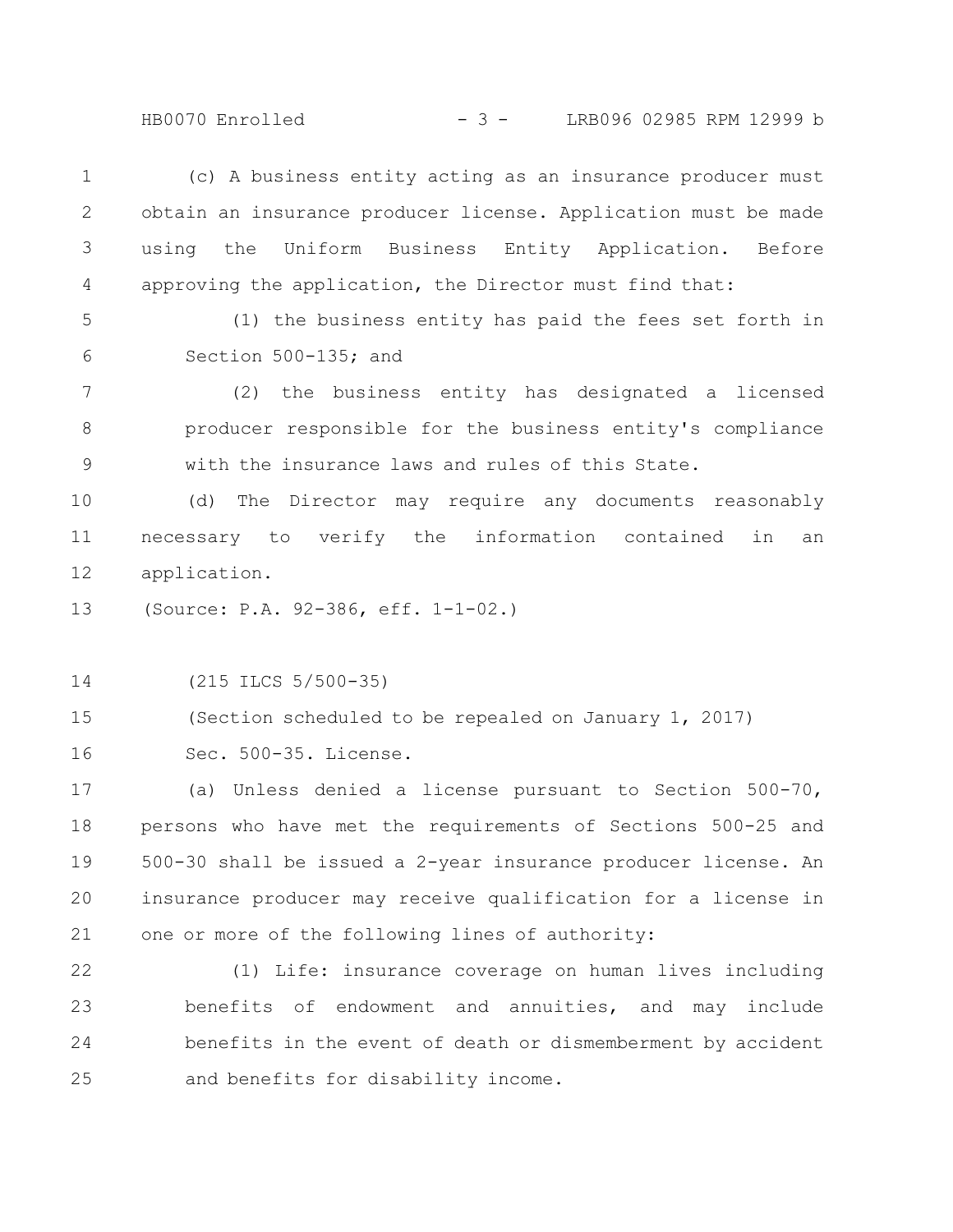(2) Variable life and variable annuity products: insurance coverage provided under variable life insurance contracts and variable annuities. 1 2 3

(3) Accident and health or sickness: insurance coverage for sickness, bodily injury, or accidental death and may include benefits for disability income. 4 5 6

(4) Property: insurance coverage for the direct or consequential loss or damage to property of every kind. 7 8

(5) Casualty: insurance coverage against legal liability, including that for death, injury, or disability or damage to real or personal property. 9 10 11

(6) Personal lines: property and casualty insurance coverage sold to individuals and families for primarily noncommercial purposes. 12 13 14

(7) Any other line of insurance permitted under State laws or rules. 15 16

(b) An insurance producer license shall remain in effect unless revoked or suspended as long as the fee set forth in Section 500-135 is paid and education requirements for resident individual producers are met by the due date. 17 18 19 20

(1) Before each license renewal, an insurance producer must satisfactorily complete at least 24 30 hours of course study in accordance with rules prescribed by the Director. Three of the 24 hours of course study must consist of classroom ethics instruction. The Director may not approve a course of study unless the course provides for classroom, 21 22 23 24 25 26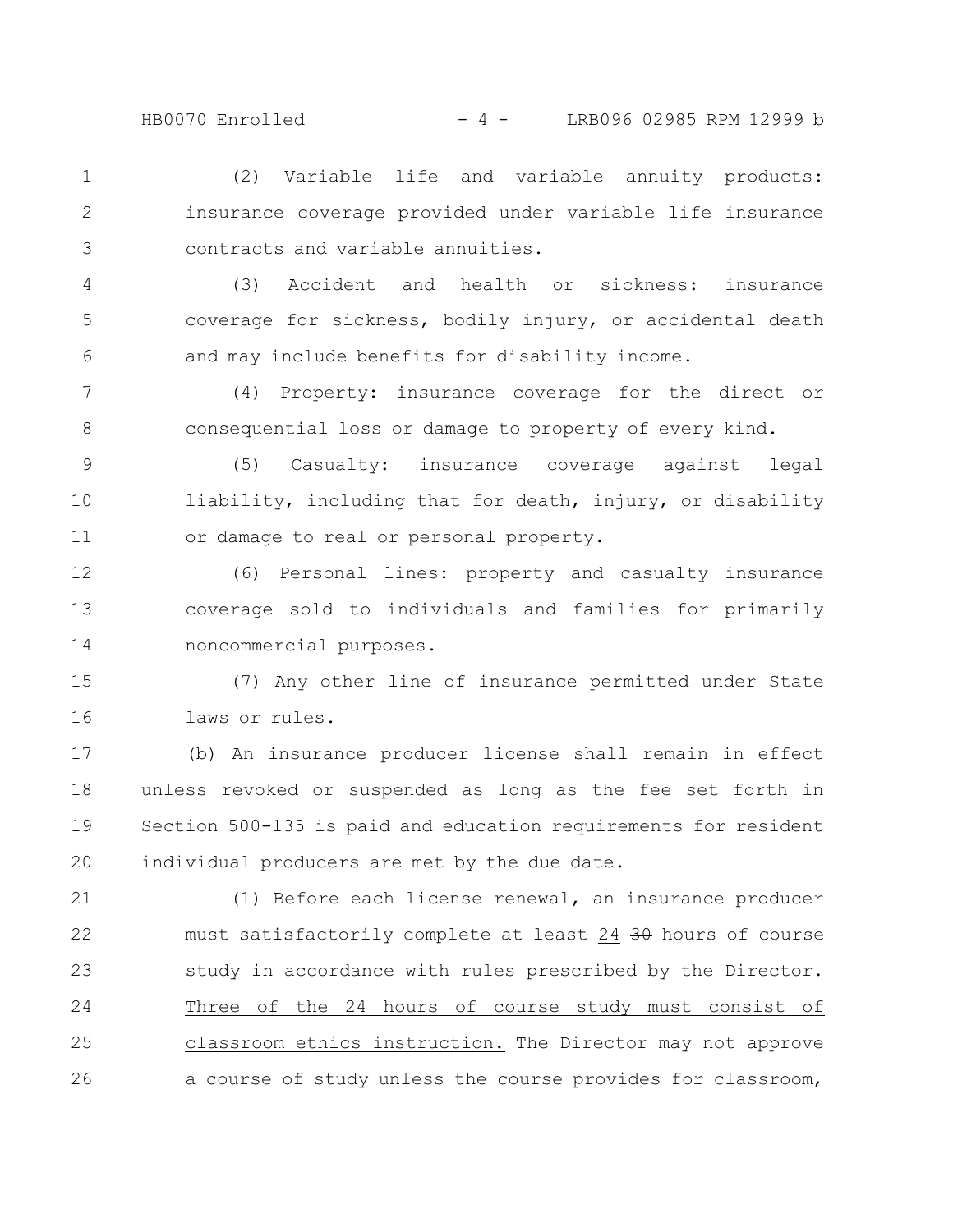- 5 -HB0070 Enrolled LRB096 02985 RPM 12999 b

seminar, or self-study instruction methods. A course given in a combination instruction method of classroom or seminar and self-study shall be deemed to be a self-study course unless the classroom or seminar certified hours meets or exceeds two-thirds of total hours certified for the course. The self-study material used in the combination course must be directly related to and complement the classroom portion of the course in order to be considered for credit. An instruction method other than classroom or seminar shall be considered as self-study methodology. Self-study credit hours require the successful completion of an examination covering the self-study material. The examination may not be self-evaluated. However, if the self-study material is completed through the use of an approved computerized interactive format whereby the computer validates the successful completion of the self-study material, no additional examination is required. The self-study credit hours contained in a certified course shall be considered classroom hours when at least two-thirds of the hours are given as classroom or seminar instruction. 1 2 3 4 5 6 7 8 9 10 11 12 13 14 15 16 17 18 19 20

Rulemaking authority to implement this amendatory Act of the 96th General Assembly, if any, is conditioned on the rules being adopted in accordance with all provisions of the Illinois Administrative Procedure Act and all rules and procedures of the Joint Committee on Administrative Rules; any purported rule not so adopted, for whatever reason, is 21 22 23 24 25 26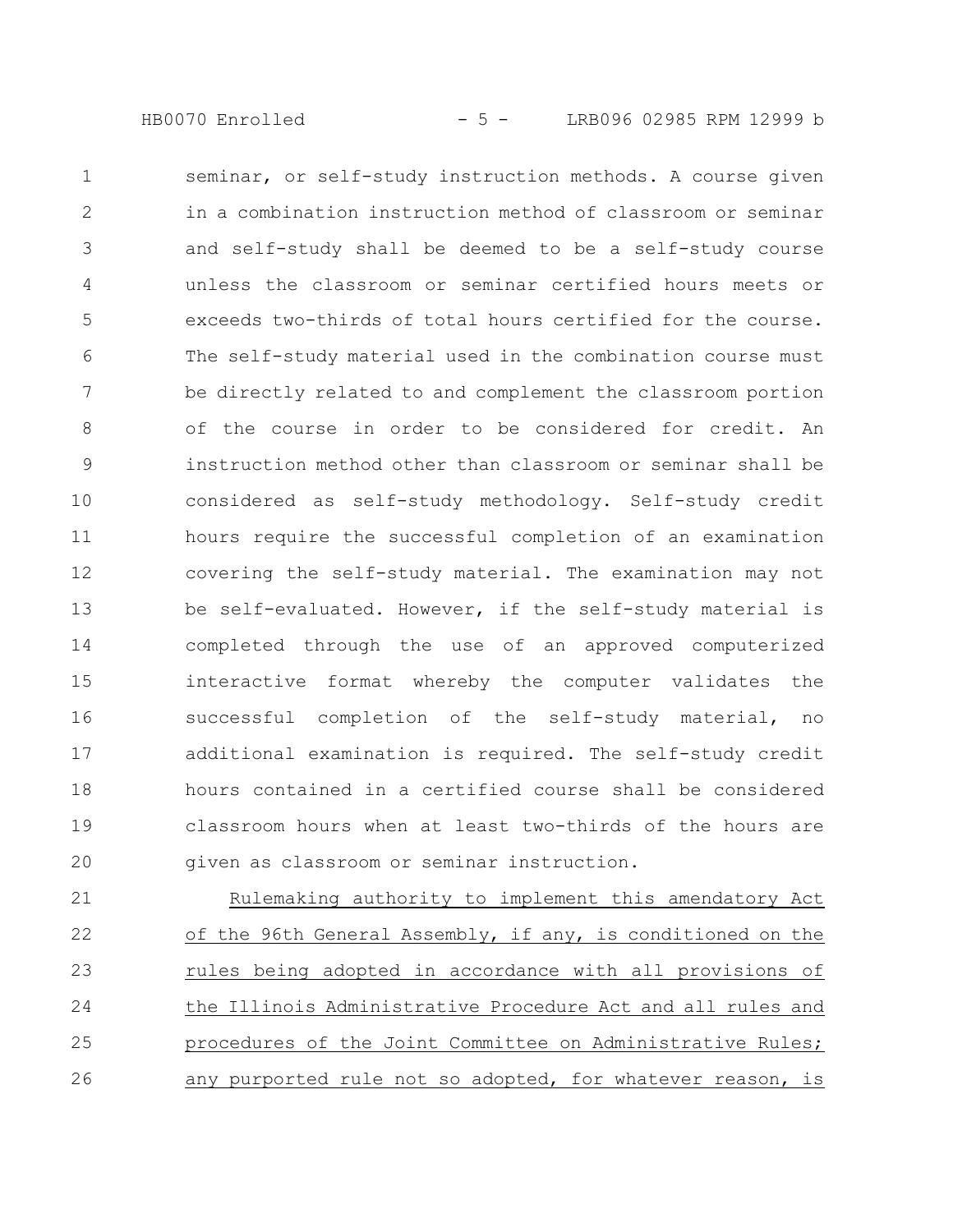- 6 -HB0070 Enrolled LRB096 02985 RPM 12999 b

## unauthorized. 1

(2) An insurance producer license automatically terminates when an insurance producer fails to successfully meet the requirements of item (1) of subsection (b) of this Section. The producer must complete the course in advance of the renewal date to allow the education provider time to report the credit to the Department. 2 3 4 5 6 7 8

(c) A provider of a pre-licensing or continuing education course required by Section 500-30 and this Section must pay a registration fee and a course certification fee for each course being certified as provided by Section 500-135. 9 10 11 12

(d) An individual insurance producer who allows his or her license to lapse may, within 12 months after the due date of the renewal fee, be issued a license without the necessity of passing a written examination. However, a penalty in the amount of double the unpaid renewal fee shall be required after the due date. 13 14 15 16 17 18

(e) A licensed insurance producer who is unable to comply with license renewal procedures due to military service may request a waiver of those procedures. 19 20 21

(f) The license must contain the licensee's name, address, and personal identification number, the date of issuance, the lines of authority, the expiration date, and any other information the Director deems necessary. 22 23 24 25

(g) Licensees must inform the Director by any means 26